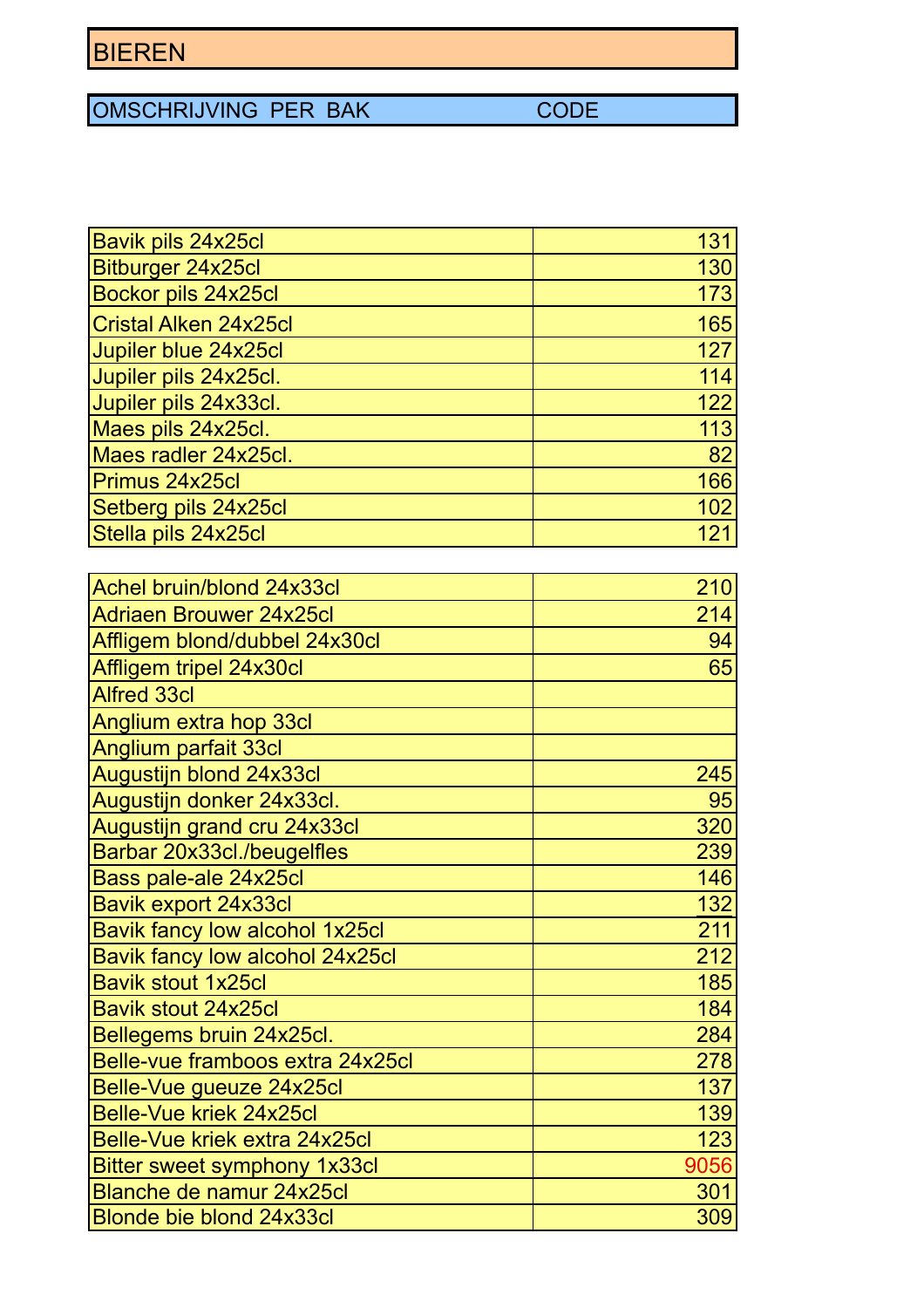| Bockor blauw 24x33cl              | 174  |
|-----------------------------------|------|
| Bockor framboos max 24x25cl       | 186  |
| Bockor kriek max 24x25cl          | 101  |
| Boon oude geuze 24x25cl           | 67   |
| Boon oude geuze 12x37,5cl         | 297  |
| Bourgogne flandres bruin 24x33cl. | 84   |
| Brigand 24x33cl                   | 116  |
| Brugge tripel 24x33cl             | 249  |
| <b>Brugs tarwebier 24x25cl</b>    | 172  |
| <b>Brugse Zot blond 24x33cl</b>   | 209  |
| Brugse Zot dubbel 24x33cl.        | 293  |
| Bush beer amber 24x33cl.          | 218  |
| <b>Bush blond 24x25cl</b>         | 206  |
| Bush de Noel 24x33cl              | 266  |
| Carlsberg 24x25cl                 | 124  |
| Cesar triple blond 24x33cl.       | 288  |
| Chimay blauwe dop 24x33cl         | 200  |
| Chimay rood 24x33cl 7°            | 198  |
| Chimay tripel 24x33cl 8°          | 199  |
| Chouffe soleil 24x33cl.           | 162  |
| Ciney bak blond/bruin 24x25cl     | 161  |
| Cornet oaked 24x33cl              | 140  |
| Corsendonk pater/agnus 24x33cl    | 152  |
| Cuvée soeur'ise 33cl              | 9046 |
| De Koninck 24x25cl.               | 282  |
| De Koninck wild jo 24x33cl        | 60   |
| De Mandelbode blond/bruin 24x33cl | 61   |
| De poes 24x33cl                   | 63   |
| Debie velo 24x33cl                | 59   |
| Den twaalf bruin 33cl.            | 9103 |
| Delirium red 24x33cl              | 303  |
| Delirium tremens 24x33cl          | 251  |
| Desperados 24x33cl                | 77   |
| Desperados red 24x33cl            | 74   |
| Dikke Jan tripel 24x33cl          | 58   |
| Donn beer 33cl.                   | 9176 |
| Double bruin 33cl                 |      |
| Duchesse de Bourgogne 24x25cl     | 189  |
| Duvel tripel hop 24x33cl          | 323  |
| <b>Embrasse 33cl.ow</b>           | 9181 |
| Ename abdij pater 24x33cl         | 57   |
| Ename blond/dubbel 24x33cl        | 158  |
| Ename cuvee rouge 24x33cl         | 56   |
| Ename tripel 24x33cl              | 321  |
| Filou 24x33cl                     | 253  |
| Gentse strop 24x33cl              | 215  |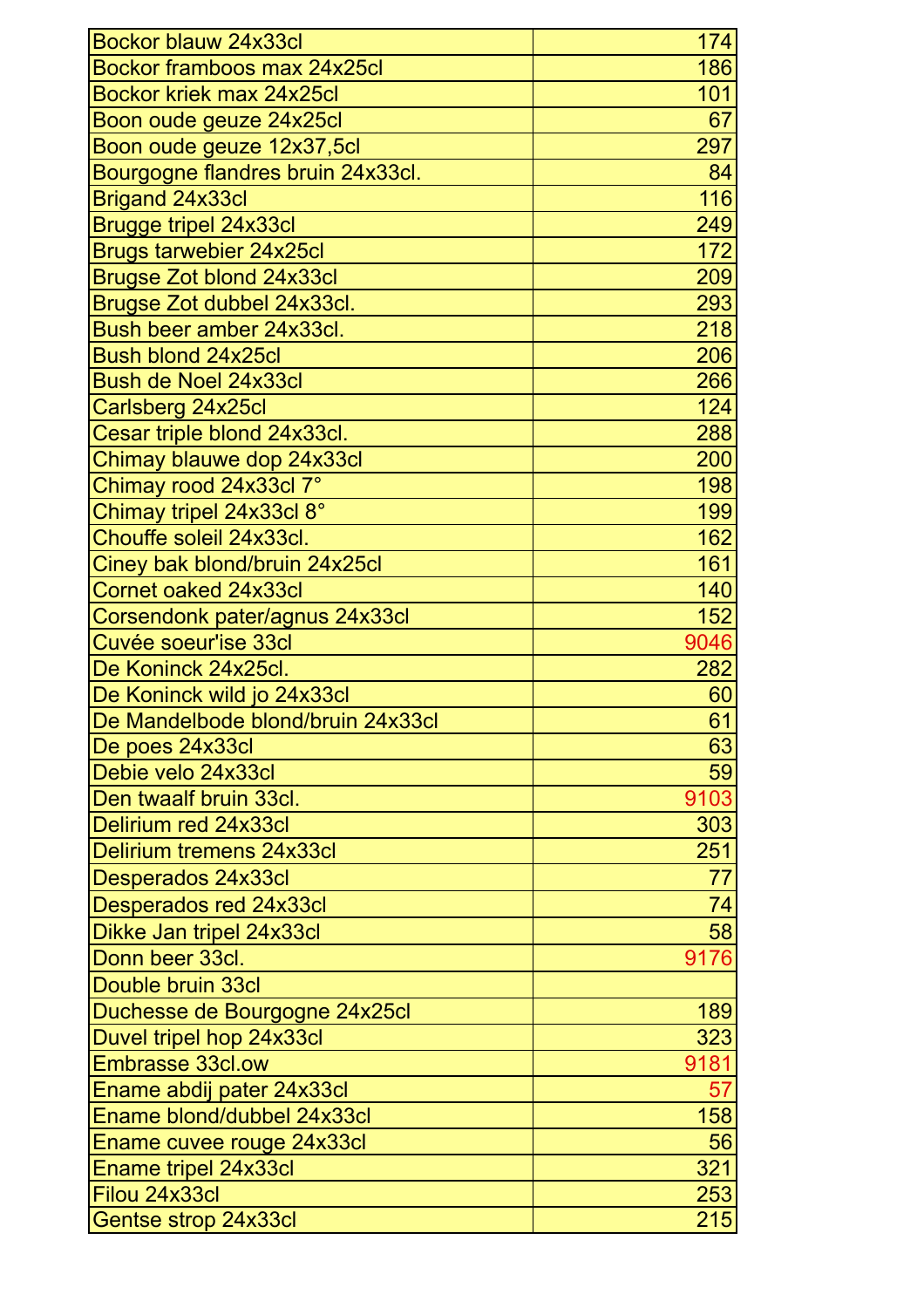| Goedendagbier 24x33cl                      | 96   |
|--------------------------------------------|------|
| <b>Gordon Christmas 24x33cl</b>            | 247  |
| Gordon finest gold 24x33cl.                | 170  |
| <b>Gordon Scotch 24x33cl</b>               | 150  |
| <b>Gouden Carolus 24x33cl</b>              | 143  |
| Grimbergen dubbel/blond 24x33cl            | 107  |
| Grimbergen goud 24x33cl                    | 310  |
| Grimbergen optimo 24x33cl                  | 216  |
| Grimbergen summer 33cl.20+4gratis          | 69   |
| Grimbergen triple 24x33cl                  | 179  |
| Gruut bruin 24x33cl.                       | 287  |
| <b>Guiness Stout 24x33cl</b>               | 219  |
| <b>Gulden Draak 24x33cl</b>                | 221  |
| Hapkin 24x33cl                             | 168  |
| Hellekapelle blond 24x33cl                 | 322  |
| Hoegaerden grand-cru 24x25cl               | 105  |
| Hoegaerden normaal 24x25cl                 | 196  |
| Hoegaerden radler agrum/lemon 24x          | 178  |
| Hoegaerden rosée 24x25cl                   | 180  |
| Hommelbier 24x25cl                         | 188  |
| Hopus beugelfles 20x33cl                   | 279  |
| Hopus primeur beugelfles 20x33cl           | 55   |
| <b>Houblon chouffe 24x33cl</b>             | 306  |
| John martin's ipa 24x33cl                  | 90   |
| Judas 24x33cl                              | 193  |
| Kapittel blond+dubbel 24x33cl.             | 262  |
| Kapittel pater 24x33cl                     | 305  |
| Karmeliet triple 24x33cl                   | 258  |
| Kanunnik tripel 24x33cl.                   | 99   |
| Kasteelbier 12x75cl                        | 182  |
| Kasteelbier blond 24x33cl                  | 263  |
| Kasteelbier bruin 24x33cl                  | 169  |
| Kasteelbier cuvee du chateau 24x33cl       | 314  |
| Kasteelbier rouge 8° 24x33cl               | 205  |
| Kasteelbier tripel 24x33cl                 | 164  |
| Keizer Karel goudbl/robijnr/ommegang24x33c | 267  |
| Koerseklakske 33cl.                        | 9170 |
| Kriekedebie 24x33cl                        | 311  |
| Kriekedebie 1x33cl.                        | 87   |
| Kwak 24x33cl.                              | 97   |
| Kruger export 24x25cl                      | 157  |
| <b>Kwaremont blond 24x33cl</b>             | 269  |
| La chouffe blond/bruin 24x33cl             | 268  |
| La cress 33cl                              | 9177 |
| La Trappe blond/bruin 24x33cl.             | 289  |
| La Trappe Isid'or 24x33cl                  | 318  |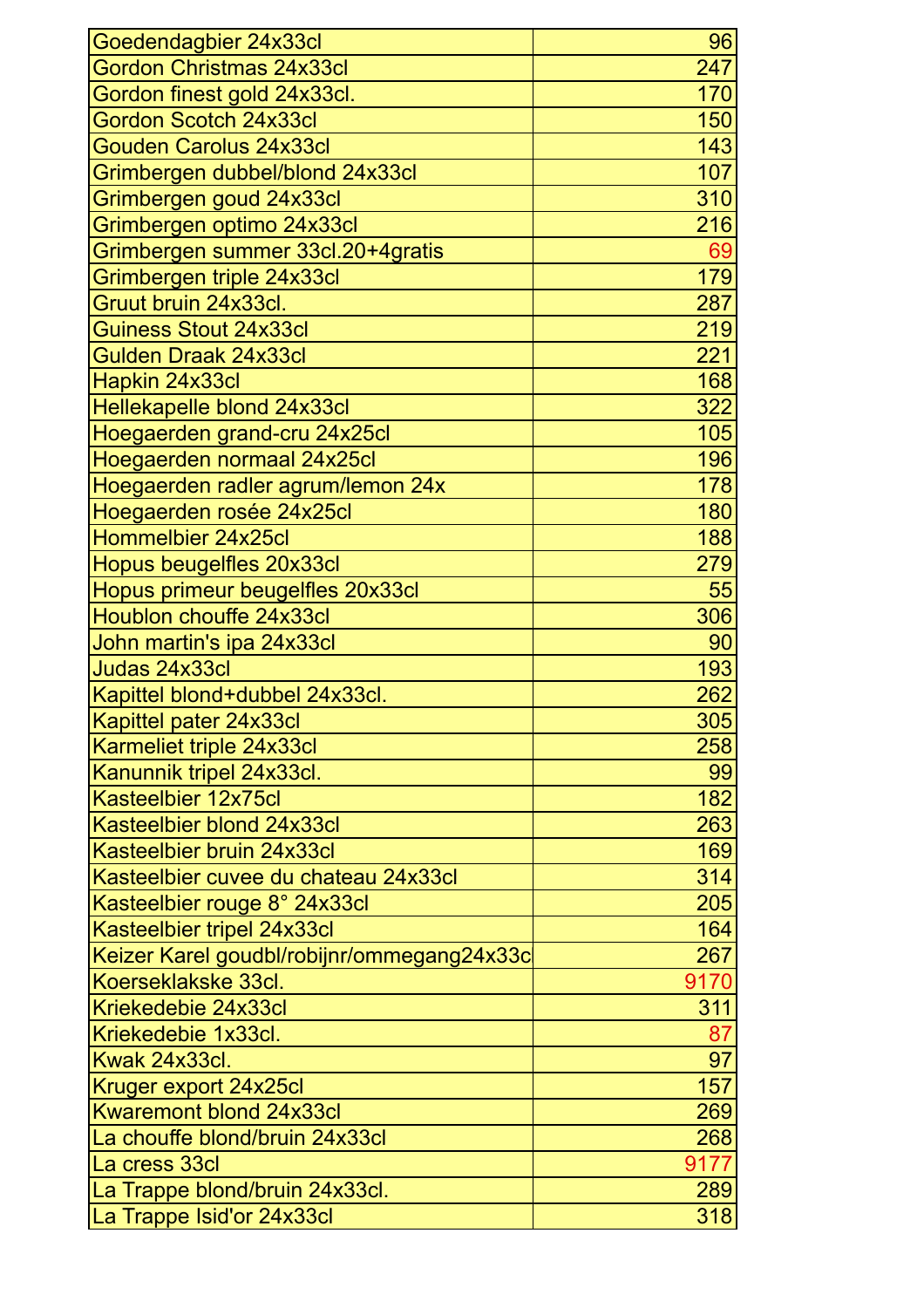| La Trappe Quadrupel 24x33cl.         | 290  |
|--------------------------------------|------|
| La Trappe tripel 24x33cl.            | 291  |
| Lamme goedzak 24x33cl                | 248  |
| Le fort bruin 24x33cl                | 71   |
| Le fort tripel 24x33cl               | 138  |
| Leffe 9gr.24x33cl                    | 100  |
| Leffe blond 33cl                     | 9183 |
| Leffe bruin of blond 24x33cl         | 108  |
| Leffe Christmas 24x33cl              | 244  |
| Leffe lentebier 24x33cl              | 285  |
| Leffe radieuse 24x33cl               | 257  |
| Leffe royal wh gold 24x33cl          | 203  |
| Leffe ruby 24x33cl.                  | 294  |
| Leffe triple 24x33cl                 | 120  |
| Leutebok 24x33cl                     | 298  |
| Liefmans 12x75cl                     | 142  |
| Liefmans 24x25cl                     | 141  |
| Liefmans fruitbier 24x25cl           | 273  |
| Liefmans kriek-brut 24x33cl          | 81   |
| Lindemans geuze 12x37,5cl            | 66   |
| Lindemans kriek 12x37,5cl            | 129  |
| Lindemans kriek 24x25cl              | 177  |
| Lost Treasure 75cl                   | 9184 |
| Maredsous blond 24x33cl              | 151  |
| Maredsous bruin 8° 24x33cl           | 240  |
| Maredsous triple 10° 24x33cl         | 235  |
| Martin's gordon scotch ale 24x33cl   | 150  |
| Martin's pale ale 24x33cl            | 252  |
| Moinette blond/bruin 24x33cl         | 304  |
| Mort Subite gueuze 24x25cl           | 260  |
| Mort Subite kriek 24x25cl            | 201  |
| Mort Subite kriek lambic 37,5cl      |      |
| Mort Subite kriek Xtreme 24x25cl     | 128  |
| Mort Subite Xtrème framboise 24x25cl | 259  |
| Mystic witbier krieken 24x25cl       | 181  |
| Omer 24x33cl                         | 246  |
| Orval trappist 24x33cl               | 156  |
| Oud beersel oude kriek 37,5cl        |      |
| Paljas blond/bruin 24x33cl           | 220  |
| Palm dobbel 24x25cl                  | 119  |
| Palm hop select 24x33cl.             | 83   |
| Palm normaal 24x25cl                 | 117  |
| Palm royal 24x33cl                   | 250  |
| Pater Lieven blond/bruin 24x33cl     | 274  |
| Pater Lieven tripel 24x33cl          | 275  |
| Paulaner naturturb 20x0,5I           | 53   |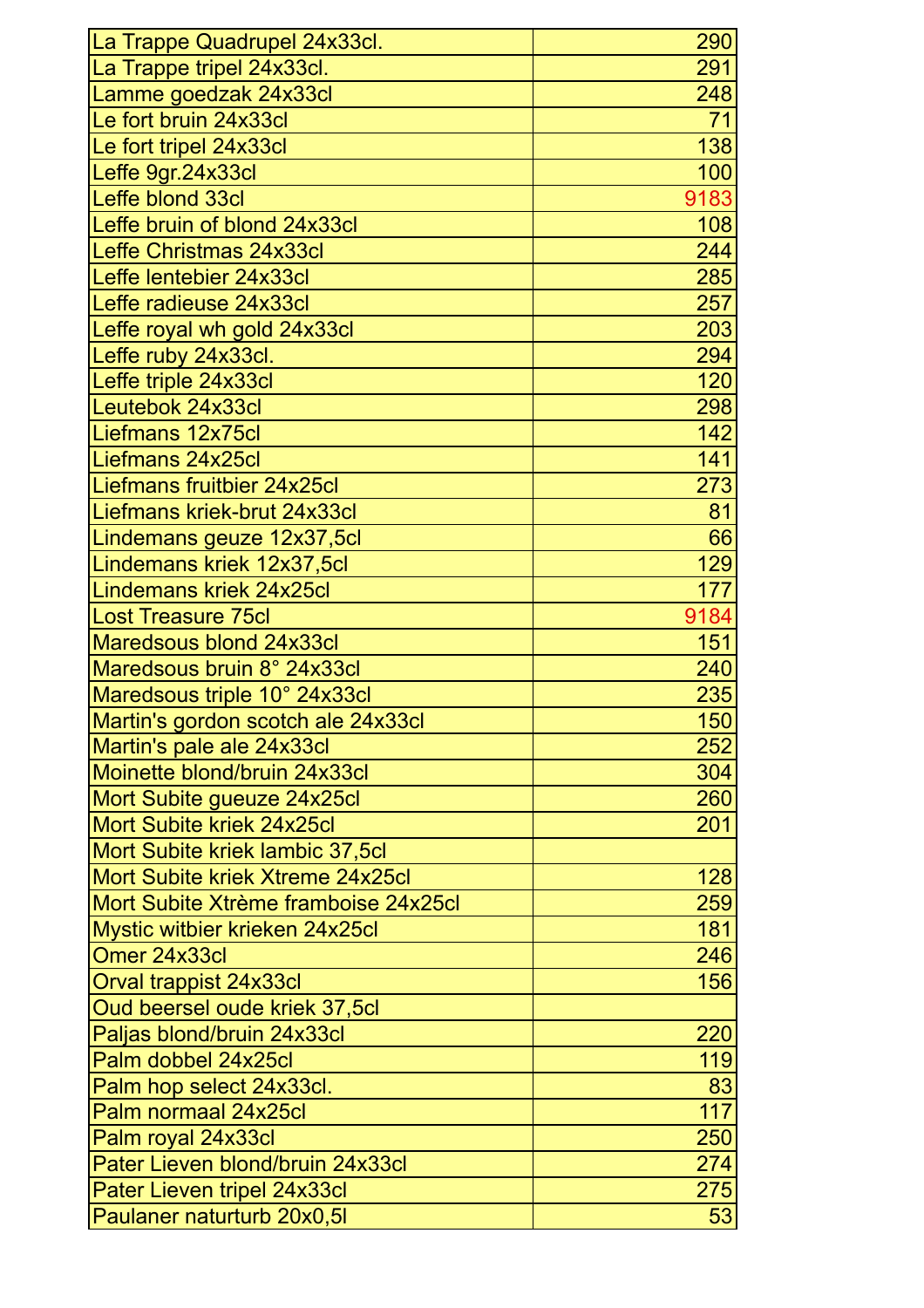| Petrus aged pale 24x33cl              | 261  |
|---------------------------------------|------|
| Petrus aged red 24x33cl               | 175  |
| Petrus blond/dubbel bruin 24x33cl     | 133  |
| Petrus gouden triple 24x33cl          | 155  |
| Petrus oudbruin 24x33cl               | 111  |
| Petrus special 24x33cl                | 134  |
| Pilaarbijter blond 24x33cl            | 135  |
| Pilaarbijter bruin 24x33cl            | 149  |
| Piraat 10,5° 24x33cl                  | 217  |
| <b>Plokkersbier 33cl</b>              | 9182 |
| Prearis blond 24x33cl.                | 86   |
| Prearis quadrupel 10gr.24x33cl.       | 313  |
| Queue de charreue 24x33cl             | 255  |
| <b>Quintine blond 20x33cl</b>         | 302  |
| Riebedebie tripel 24x33cl             | 308  |
| Rochefort 10° 24x33cl                 | 234  |
| Rochefort 6gr.24X33CL                 | 315  |
| Rochefort 8° 24x33cl                  | 176  |
| Rodenbach 24x25cl                     | 136  |
| Rodenbach grand cru 24x33cl.          | 91   |
| Rodenbach rosso 24x25cl.              | 68   |
| Saison dupont 24x33cl                 | 299  |
| Saison surfine 24x33cl                | 64   |
| Sloeber bak 24x33cl.                  | 159  |
| Slurfke 24x33cl                       | 109  |
| St. Canarius/Potteloereke bak 24x33cl | 9066 |
| St.-Bernardus 12° 24x33cl             | 197  |
| St.-Bernardus 6° 24x33cl              | 183  |
| St.-Bernardus 8° 24x33cl              | 171  |
| St.-Bernardus triple 24x33cl          | 223  |
| <b>St.Bernardus wit 24x33cl</b>       | 300  |
| <b>St.Feuilien blond 24x33cl</b>      | 325  |
| St. Feuilien bruin 24x33cl            | 326  |
| St. Feuilien grand cru 24x33cl        | 62   |
| St. Feuilien tripel 24x33cl           | 125  |
| St. Loius geuze 24x25cl               | 213  |
| St. Louis kriek premium 24x25cl.      | 187  |
| Stoute bie bruin 33cl.                | 9129 |
| <b>Straffe Hendrik 24x33cl</b>        | 254  |
| Tempelier 6% 24x33cl                  | 160  |
| Tongerlo blond/bruin 24x33cl.         | 270  |
| Tongerlo prior 9gr.24x33cl            | 271  |
| Tongerlo X-mas 24x33cl.               | 88   |
| Urthel Hop-it 24x33cl.                | 283  |
| Urthel saisonniere 6% 24X33cl         | 153  |
| Urthel samaranth 24x33cl.             | 280  |